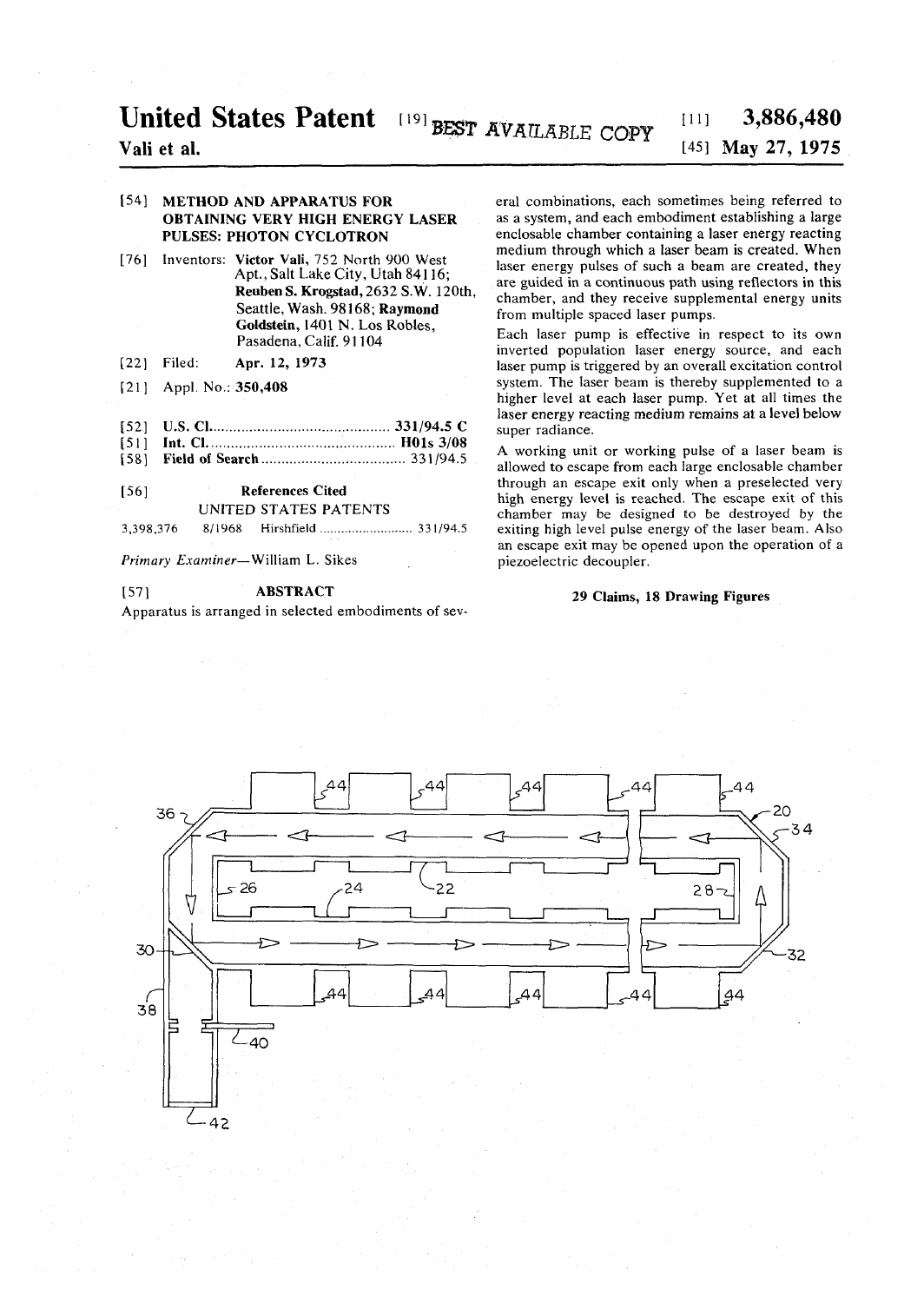PATENTED MAY 27 1975

 $\mathbf{1}$ 

3,886,480





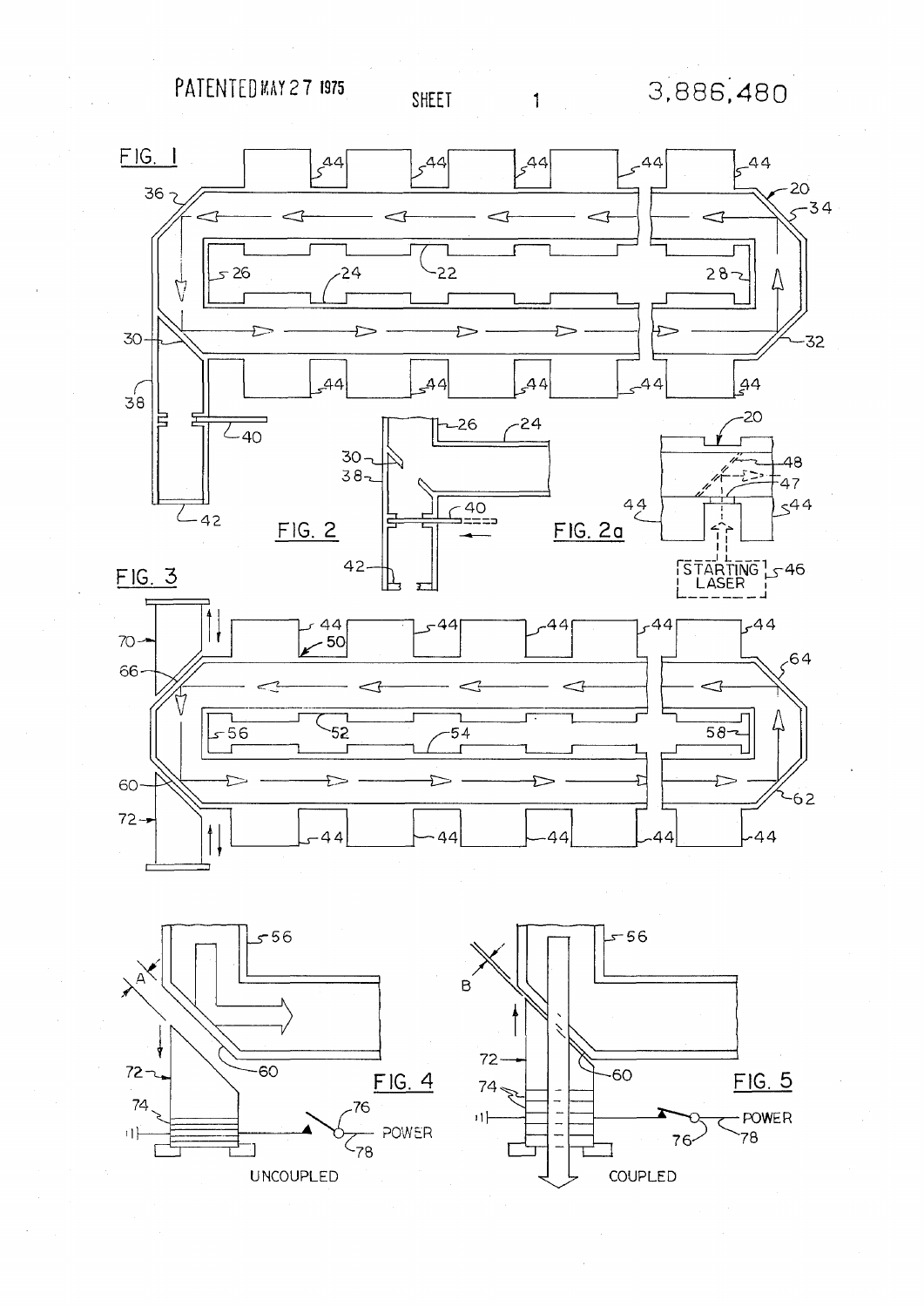PATENTED MAY 27 1975



2

SHEET





 $FIG. 8$ 







 $\frac{2}{\sqrt{2}}$ 

╗







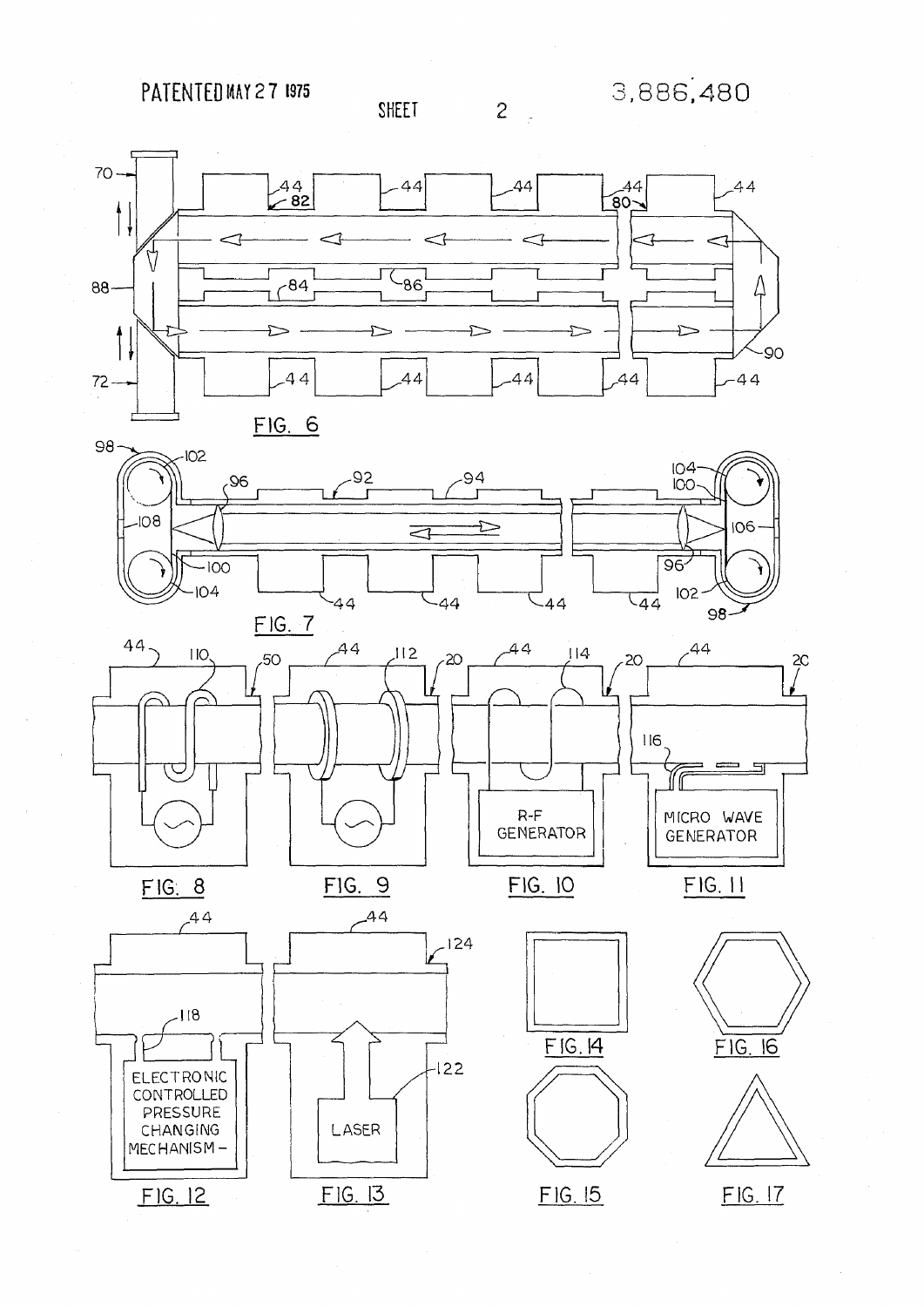#### METHOD AND APPARATUS FOR OBTAINING VERY HIGH ENERGY LASER PULSES: PHOTON CYCLOTRON

#### BACKGROUND OF THE INVENTION 5

As indicated in many literature sources such as "A Guide to The Laser" edited by David Fishlock and published by Macdonald and Company Ltd. 1967, the generation of laser light, also referred to as the coherent 10 light, has been undertaken in many ways, such as by using solid-state lasers, gas lasers, liquid lasers, and semiconductor lasers. Also laser apparatus has been operated for many purposes, such as holography by laser light, eye operations using a laser, telecommuni- 15 cations using lasers, controls initiated by lasers, measurements by lasers and heating by lasers.

For example, in utilizing lasers with other apparatus to create the basis for observing and/or making measurements U.S. Pat. No. 3,398,287 is referred to, 20 wherein Ruben S. Krogstad, Victor Vali and Walter Vali illustrate and describe their radiation sensitive geophysical strain measuring apparatus. It is very effectively used to indicate the occurrence of as well as the magnitude of relative movement between two portions 25 of the earth's crust. The two portions observed were located a great distance apart for the laser provided a substantially monochromatic beam of radiation which performed throughout a great chherence distance.

Throughout all the known prior research and devel- 30 opments of apparatus to utilize laser energy, there remained limitations in the level of energy to be reached in creating a laser pulse. For example, the energy in the laser pulse was limited by the number of molecules, atoms or color centers available. Also the energy in the  $35$ laser pulse was limited by the power density a solid or fluid laser may tolerate. Yet laser pulse energy at higher levels in laser beams, if obtainable, was considered for possible applications.

Therefore, this apparatus and the method illustrated and described herein is now provided to increase the energy of laser pulses in a laser beam to very high levels. When so raised, a working pulse of a laser beam is found to be useful for many applications, inclusive of incorporation in other apparatus and in practicing other more comprehensive overall methods.

#### SUMMARY OF THE INVENTION

Apparatus and methods are provided to increase the energy of laser pulses in a laser beam to very high levels 50 going well beyond the past established limits attributable to the limitation of the number of molecules, atoms, or color centers available, and to the limitation of the power density tolerated by solid or fluid lasers. The apparatus and method both center on providing a large enclosable chamber and creating therein a continuous path to be repeatedly traveled over by pulses of a laser beam, as each pulse is supplemented with energy from many laser pumps, sequentially operated, until a predetermined level of energy is reached, so a working pulse of a laser beam is allowed to escape from the continuous path and from the large enclosable chamber.

The apparatus is available in many embodiments and the components thereof are derived from many select- $\frac{65}{65}$ able conventional units. Also new selectable units are provided, such as the continuously replaceable reflecting materials utilized in creating the continuous path

defined by the scalable large enclosable chamber. Moreover, escape exits are designed to reflect pulses of a laser beam until a predetermined very high energy level is reached and then they are to be destroyed allowing the escape of a working pulse of a laser beam.

Throughout the practice of the method, in its various modifications, after the laser beam has been created the increases in the energy levels of the pulses of the laser beam are kept under control so super radiance levels of the laser energy reacting medium are never reached. Only, when starting is the laser energy reacting medium sometimes allowed to become super radiant in the direction of motion of the intended laser beam, generally referred to as the forward direction. But when starting is assured, the laser energy reacting medium is kept below a super radiant level. Moreover, in reaching escape energy levels of the pulses of the laser beams, the increments of the energy supplied at each inverted population laser energy source, are controlled in such an effective way, that the shortened description of the apparatus in any of its embodiments is denoted by the words, photon cyclotron.

#### DRAWINGS OF PREFERRED EMBODIMENTS

The drawings illustrate several embodiments selected from many potential embodiments, wherein:

40 FIG. 1 is a schematic view, using directional arrows and with portions removed for illustrative purposes, of an embodiment of the apparatus to produce high level energy pulses of laser beams, wherein a large enclosable chamber is constructed of two long parallel pipes and two shorter parallel pipes arranged at right angles to the longer pipes, and mirrors are used to reflect the pulses of the laser beam which is created in a fluid medium such as carbon dioxide, xenon, neon, heliumneon mixture, etc., using multiple laser pumps, and one mirror serves as the escape exit, being capable of destruction when a preselected pulse energy level of the laser beam is reached, and a mechanical valve is thereafter closed quickly to keep the fluid as pure as possible in the chamber by keeping the surrounding atmospheric fluids out;

FIG. 2 is a partial schematic view of portions of the large enclosable chamber, illustrated in FIG. 1, showing the destroyed mirror and the closed mechanical valve;

FIG. 2A is a partial schematic view of portions of the large enclosure chamber, illustrated in FIG. 1, showing how an outside starting laser may be used and its beam is directed through a window into the path of the chamber using a mirror which thereafter is immediately destroyed by using electronic means;

55 FIG. 3 is a schematic view, with portions removed for illustrative purposes, of another embodiment of the apparatus to produce high level energy pulses of laser beams using dye lasers, and eliminating all optical interfaces while relying on total internal reflection, as indicated by the arrows, and utilizing piezoelectric decouplers both to introduce an initial energy pulse into the apparatus and to extract the amplified pulses of the laser beam from the apparatus;

FIGS. 4 and 5 are both partial schematic views of portions of the large enclosable chamber, illustrated in FIG. 3, showing in FIG. 4 the exit piezoelectric decoupler uncoupled so no pulse of a light beam will escape, and in FIG. 5, the same exit piezoelectric decoupler coupled so a working pulse of a light beam will escape;

45

60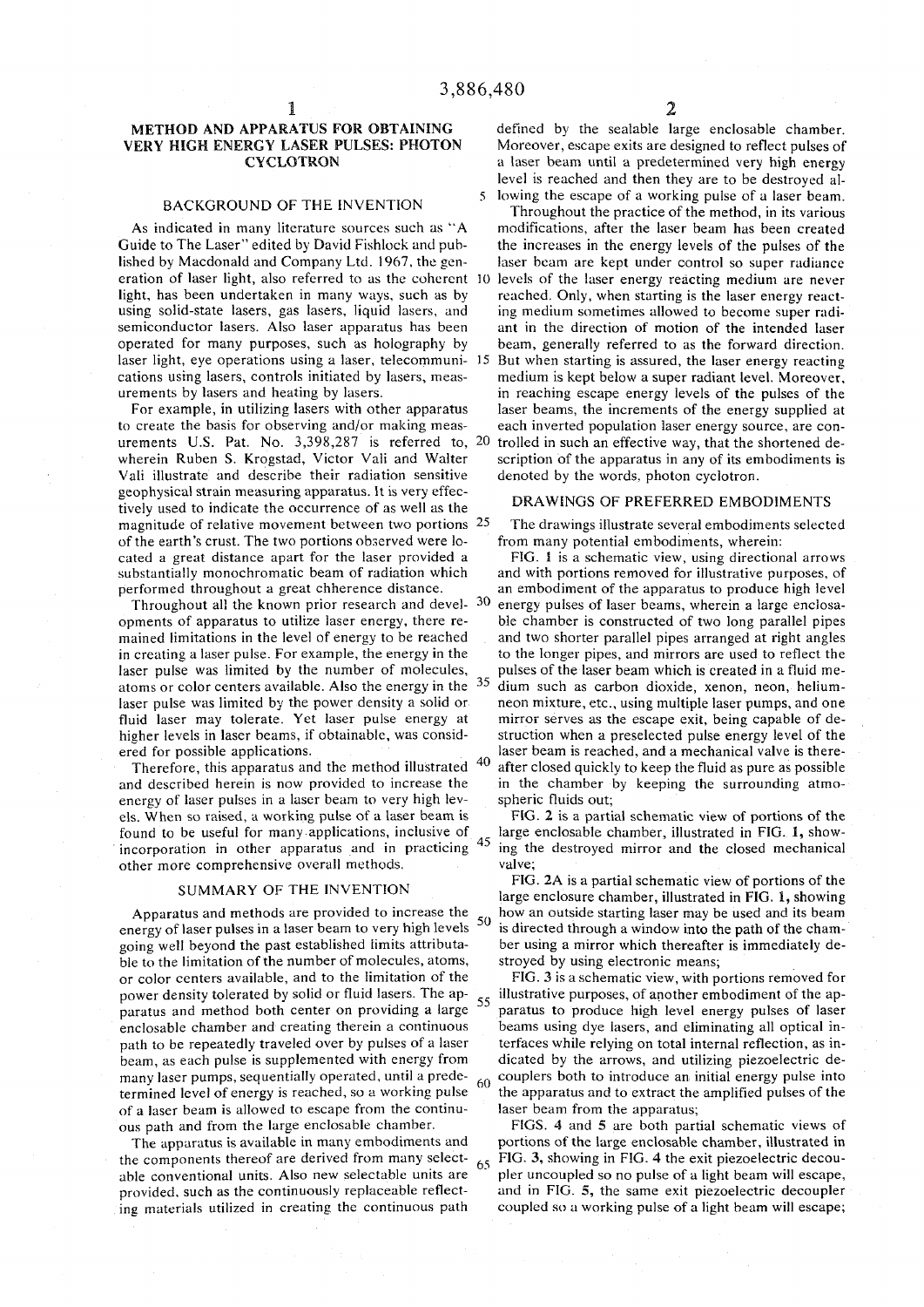FIG. 6 is a schematic view, with portions removed for illustrative purposes, of another embodiment of the apparatus to produce high level energy pulses of laser beams, wherein long pipes are connected at their ends by glass prisms which are effective in changing the direction of the laser beam, as indicated by the arrows, by total internal reflection at the respective corners of this overall rectangular arrangement of this large enclosable chamber, and the energy initiating pulse is supplied through the operation of a piezoelectric de-10 coupler, and a working unit of an amplified pulse of the laser beam is extracted from the system by the operation of another piezoelectric decoupler; and

FIG. 7 is a schematic view, with portions removed for illustrative purposes, of another embodiment of the ap- 15 paratus to produce high level energy pulses of laser beams, wherein a large enclosable pipe chamber terminates in end compartments, having two lens and two mirror reflectors, arranged in a subassembly, is utilized to create the continuous path followed by the laser beam which is created in a gas such as carbon dioxide, xenon, etc., and pumped across and back through the pipe chamber, the respective mirror reflectors being composed of continuously moved thin dielectric or metallic strips, handled by roll mechanisms, the movements being necessitated by destruction of the reflective properties of the strips upon reflecting each pulse of the laser beam, and then subsequently, upon the passing of the end of the reflecting strip, the working unit of the laser beam escapes through a window in an  $30$ end compartment;

FIGS. 8 through 13, in partial schematic views, with portions removed, indicate various types of pumps which in reference to each selected type are utilized, around a respective large enclosable chamber, a flash tube pump being shown in FIG. 8, a gas discharge pump being illustrated in FIG. 9, a radio frequency discharge pump being shown in FIG. 10, a microwave pump being illustrated in FIG. 11, an electronically controlled pressure changing mechanism or gas  $dy-40$ namic pump as shown in FIG. 12; and an independent laser being shown as a pumping laser in FIG. 13;

FIGS. 14 through 17 show how respective large enclosable chambers may be arranged in different geometric patterns.  $45$ 

#### DESCRIPTION OF THE ILLUSTRATED EMBODIMENTS

#### Introduction to All Embodiments

The term laser derived from light amplification by 50 stimulated emission of radiation, as used in describing the method and apparatus of this invention maintains its conventional meaning. However, instead of being concerned with the initial creation of a laser pulse by using many known methods and apparatus, the method and apparatus of this invention is directed to increasing the energy of starting laser pulses from any source to very high levels.

Previously, the energy levels obtainable in laser  $60$ pulses were limited by the number of molecules, or atoms, or color centers available and/or the power density to be tolerated by solid or liquid lasers, often called dye lasers, all in reference to the initial creation of a laser pulse. Now using this method and apparatus, in its various embodiments, the former limitations are bypassed as a laser pulse from any source is entered into or created within a large polygon enclosure containing

a lasing medium. As the laser beam is directed throughout this large polygon enclosure, side by side, inverted population lasing sections of the overall volume are timely and repeatedly excited, subject to the limitation of keeping the lasing medium below super radiance. The excitation of the inverted population sections, also referred to generally as pumping, it timed so the inverted population is at a maximum when the related laser pulse returns to the particular section of the lasing volume being pumped. The energy of the inverted population in each section is then added to the laser pulse, after each traversal around the interior of the polygon enclosure. After continued pumping very high energy level laser pulses are obtained and when they reach a working unit they are released from the enclosure which is often a polygon enclosure. The terms photon cyclotron are considered descriptive of the respective embodiments of many types of apparatus or so called systems used in obtaining these very high energy laser pulses.

#### Gas Photon Cyclotron Having a Destructable Mirror at a Corner and a Mechanical Closing Valve

In FIG. 1 the enclosed polygon 20 is composed of two long pipes 22, 24 spaced apart and parallel, the broken lines indicating this extensive overall length. These long pipes 22, 24 are connected by comparatively much shorter pipes 26, 28 which are transversely arranged and equipped with angular corner mirror structures 30, 32, 34, 36. At the corner mirror structure 30, there is a pipe extension 38 having a mechanical valve assembly 40 positioned well beyond short pipe 26, and having a destroyable end closure structure 42 at its terminus. In comparison to all the other mirror structures 32, 34 and 36, angular corner mirror structure 30 is made intentionally weaker to serve, upon its destruction, as the exit for a working pulse of a very high energy laser beam which continues on to destroy end closure structure 42 and thereafter be utilized for a selected purpose.

In order to raise the energy of an admitted or created, starting laser pulse, pumps 44, i.e., inverted population sections, are arranged adjacent one another throughout the length of the long pipes 22, 24. Then their opera tions are timed to increase the energy of a laser pulse as the laser beam is being directed, as indicated by the directional arrows. In this embodiment the directional path is long in reference to a return trip or cycle to a pumping location 44. The latter is also referred to as a section of the lasing medium wherein there is an inverted population which receives a time excitation.

As illustrated in FIG. 2, when a laser pulse reaches a designed energy level, the angular corner mirror struc- $55$  ture 30 is destroyed and the end closure 42 is destroyed and the working unit of a laser beam escapes. The mechanical valve 40 immediately thereafter closes to protect the lasing medium which in this embodiment is preferably carbon dioxide, from the atmospheric fluids.

#### Starting This and Other Photon Cyclotrons

The starting of this apparatus, i.e., system, or i.e., photon cyclotron may be by a conventional method of amplifiers in series with an oscillator or similar purpose  $65$  accessories, or as illustrated in FIG. 2a, a starting laser 46 may be used, to introduce an initial pulse. It enters through window 47 into the enclosed polygon 20 where it is redirected along the interior path of the photon cy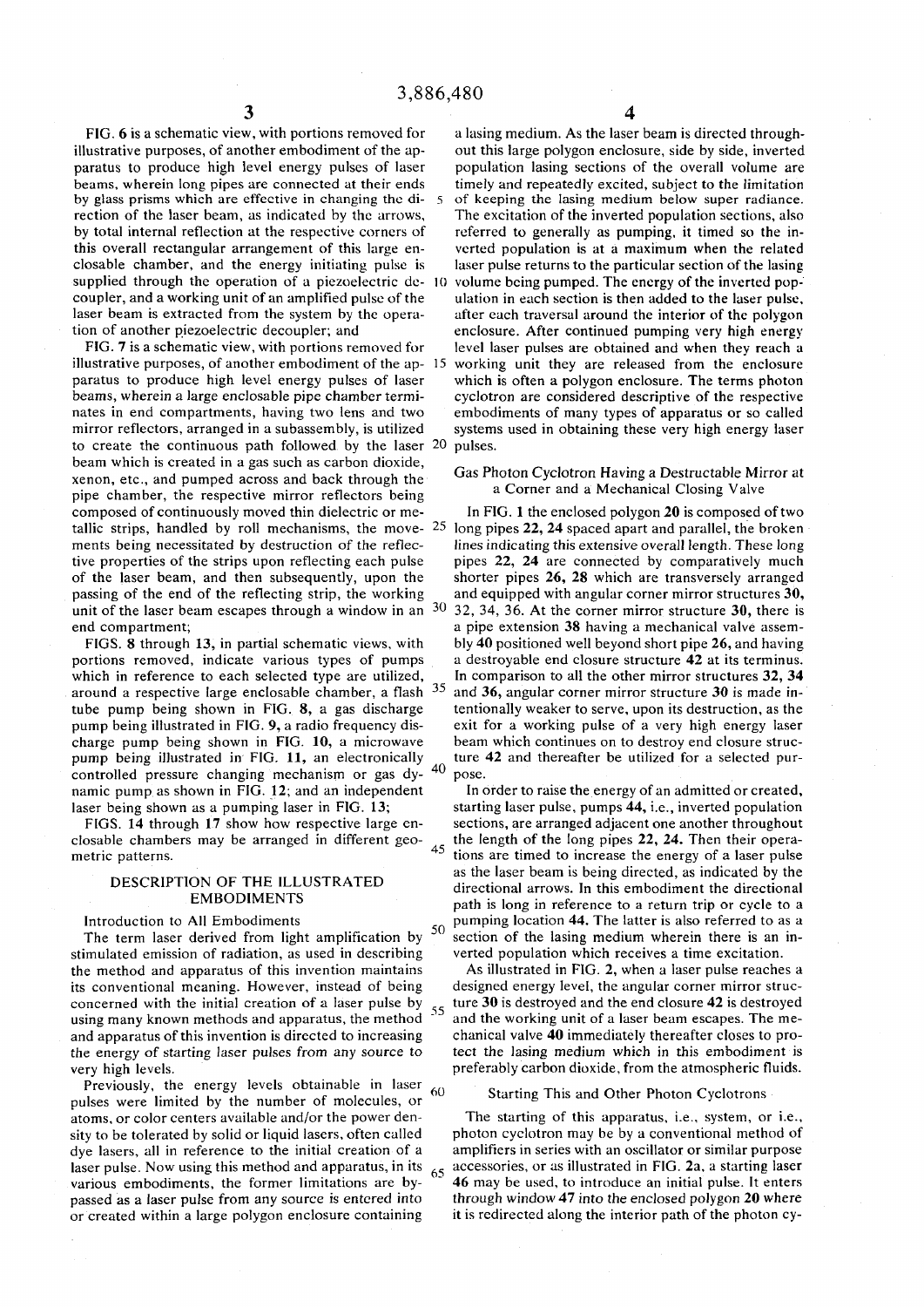clotron by using the mirror 48. After the pulse is redirected, an electrical energy pulse of high current is used to destroy mirror 48. It is destroyed during the round trip of the laser light beam which takes more than 1 microsecond in this embodiment. 5

Another way to initiate a laser light pulse capable of traveling around the photon cyclotron is to let the system, only at this starting time, become super radiant only in the direction of the propagation of the pulse, generally referred to as in the forward direction. Dur- 10 ing this limited start up time the gain in this forward direction is greater than one in the expression:

 $g = e^{N - \sigma}$   $l > 1$ 

where L may be made as large as desired, being the length of many round trips through the enclosed poly- 15 gon **20.** 

#### Dye Photon Cyclotron Having Piezoelectric Decouplers

In FIG. 3, a general arrangement of an enclosed poly- 20 gon 50 is shown which is similar to the arrangement illustrated in FIG. 1. There are the long pipes 52, 54 and short pipes  $56$ ,  $58$  and the polygon is further shaped by the corner structures 60, 62, 64, 66 to establish a total the liquid lasing medium, the overall arrangement being broadly referred to as a dye laser photon cyclotron.

Again pumps 44 are arranged throughout the lengths of the long pipes 52, 54, identifying the inverted popu- 30 lation sections of the lasing medium, which is any one of those liquid mediums currently being used in dye lasers. These pumps 44 become effective in a timed sequence using conventional excitation and timing equipment, as subsequently indicated in FIGS. 8 through 12.

A piezoelectric decoupler subassembly 70 is utilized to introduce an initial pulse, from a conventional source, into the system, and a piezoelectric decoupler subassembly 72 is utilized in effect to clear or to open an exit for the working unit of the very high energy pulse of the laser beam following the operation of this embodiment of the photon cyclotron. The operation of the piezoelectric decoupler 72 subassembly is diagrammatically illustrated in FIGS. 4 and 5. In FIG.  $4$ , the 45 laser beam is continuing its reflective path, as indicated by the direction arrows in FIGS. 3 and 4, within the polygon enclosure 50. No voltage is being supplied to the piezoelectric crystal portions 74 of the decoupler subassembly 72 as switch 76 remains open in circuit 78,  $\frac{1}{50}$ shown in part. As a consequence, the open gap, denoted at A, remains in excess of a wave length, and the decoupler subassembly 72 remains uncoupled. However, when the anticipated high level energy pulse- is created, switch 76 is closed and voltage is applied to the piezoelectric crystal portions 74. Then their resultant movement substantially closes the gap, denoted at B, to well under a wave length, and the decoupler subassembly 72 is coupled. As a consequence, a working unit of the laser beam is released for its intended pur- $60$ pose. Also crystals performing these coupling and decoupling functions may be described as piezomagnetic crystals.

### Gas Photon Cyclotron Having Glass Prisms

In FIG. 6, a gas photon cyclotron 80 is illustrated having a polygon 82 constructed of spaced and parallel long pipes 84, 86 joined at their ends by glass prisms

88, 90 and containing a gas lasing medium such as carbon dioxide, xenon, neon, heliumneon, etc. The path of the laser beam within polygon 82 is shown with arrows, and the changes in direction are accomplished through total internal reflection.

Pumps 44 are spaced throughout the long pipes 84, 86. Each pump is at a section of the lasing medium which is an inverted population location. The pumps 44 are excited and timed by conventional means indicated in part in FIGS. 8 through 12. Preferably, as discussed in conjunction with the dye laser photon cyclotron having polygon 50, piezoelectric decouplers 70, 72 are likewise utilized to respectively introduce a starting pulse and subsequently permit the exit of a working pulse of the high energy level laser beam for its intended assignment.

Gas Photon Cyclotron Having a Long Pipe Equipped With Paired Lens and Mirror Reflectors, the Latter Being Moved Into a Reflecting Position, Destroyed

#### Upon Reflection, Cleared Away, and Replaced Through Operation of a Moving Strip of Reflection Material

internal reflection path of the laser beam throughout <sup>25</sup> ing one long pipe 94 instead of a polygon. At each end In FIG. 7, a gas photon cyclotron 92 is shown utilizof pipe 94 is a lens 96. Within the pipe 94 there is a gas lasing medium, such as carbon dioxide, xenon, etc. Beyond each lens 96, is powered assembly 98 to move reflecting materials 100 to serve as one time mirrors and then to move them on to be replaced by new reflecting materials 100. Rollers 102 holds and dispenses new reflecting materials 100. After its destruction in part, where a laser beam has been reflected, it is collected on rollers 104. After the material 100 from either roller 102 at either end is depleted, the working unit of the high level energy laser beam exits to accomplish its intended purpose through an exit window 106 or 108.

40 As indicated in conjunction with the descriptions of the other photon cyclotrons, pumps 44 are spaced throughout the long pipe 94. Their operation is undertaken through the correct timing of conventional excitation equipment. The respective inverted population sections of the lasing medium timely add the increased energy to the laser beam, until the working unit exits.

#### Various Pumps to be Used in Selected Embodiments of the Photon Cyclotrons

In FIGS. 8 through 12, various pumps are schematically indicated, having been previously denoted in general by numeral 44. The conventional flash tube pump 110 in FIG. 8 is used with dye laser and solid state laser photon cyclotrons. With respect to photon cyclotrons using a gas lasing medium, all of the following pumps 44 are selectively used: the gas discharge pump 112 of 55 FIG. 9; the radio frequency discharge pump 114 of FIG. 10; the microwave-wave guide pump 116 of FIG. 11; the electronic controlled gas dynamic or pressure changing mechanism pump 118 of FIG. 12; and other conventional pumps, not shown.

#### Outside Laser Operated as a Pumping Laser

In the various embodiments of these photon cyclotrons, conventional equipment and methods will be used and undertaken to excite the lasing medium in the various section locations, within the long pipe or pipes. In addition an outside laser 122 will be utilized as a pumping laser, as indicated in FIG. 13.

65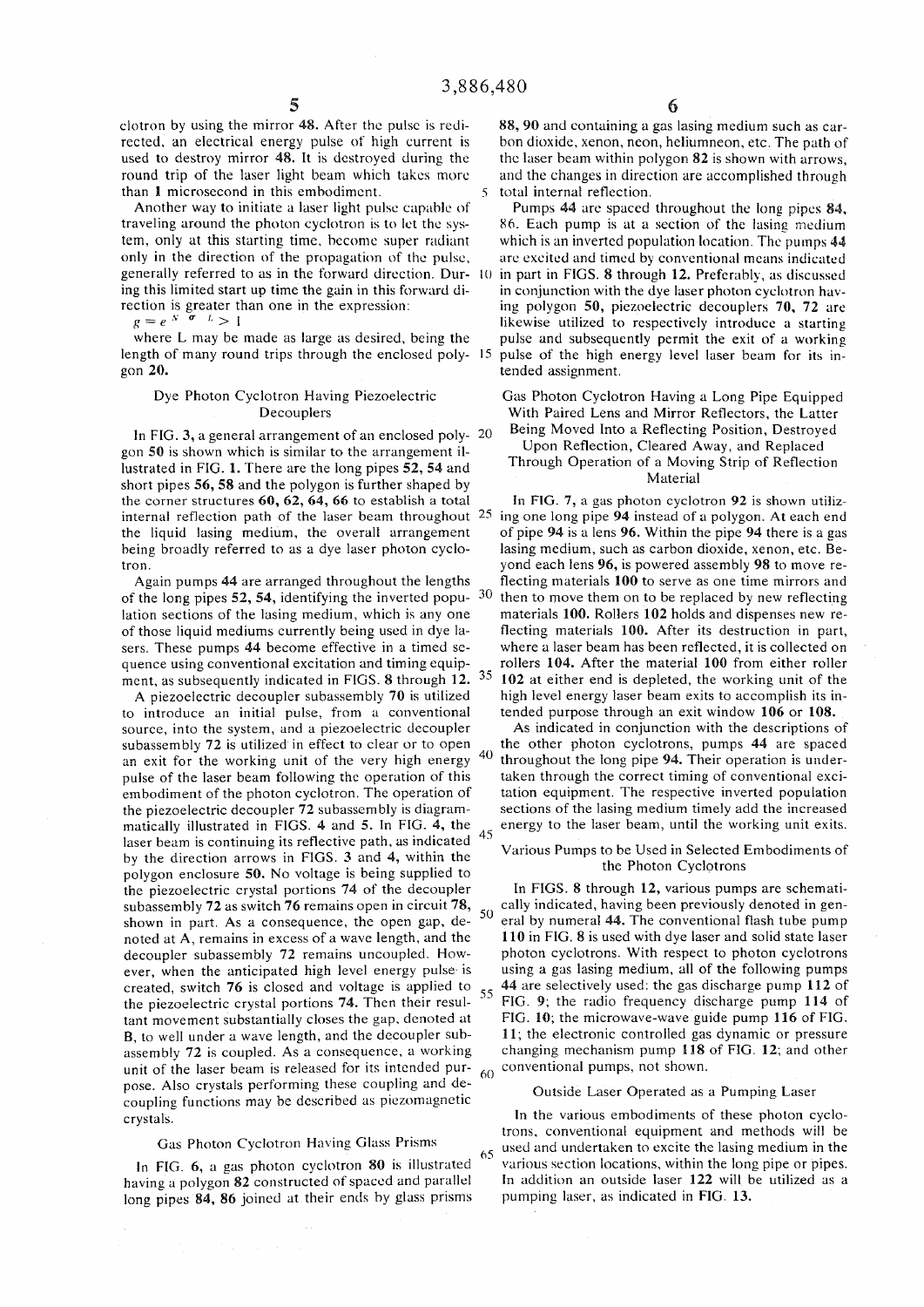Various Configurations of the Enclosable Chamber Which Contains the Lasing Medium

In FIGS.  $1, 3$  and  $6$ , the enclosable chamber configuration comprised the two long pipes and the two short 5 pipes, the latter formed to aid in redirecting the laser beam. In FIG. 7, the enclosable chamber was essentially a single pipe. As indicated in FIGS. 14, 15, 16 and 17, other enclosable chamber configurations may be used, such as the square of FIG. 14, the octagon of FIG. 10 15, the hexagon of FIG. 16 and the triangle of FIG. 17.

#### Some Design Criteria in Relation to Specific Embodiments

In performing this method and in designing apparatus 15 useful in practicing this method, the objective is to provide several separate side by side inverted population volumes and with respect to each respective inverted population volume it is used repeatedly on a timed sequence as its pulse returns. Thereafter, the limit of the 20 energy created in a laser pulse is generally determined by the reflection properties of the mirrors.

During operation of the photon cyclotron, once started, the laser medium stays below radiance throughout all of the comparatively small sections of 25 each inverted population. This means the gain in each section is less than 1, and the equation is:

 $g=e^{-X}$   $\sigma$   $L<1$ 

where N is the inverted population density, o is the cross section for stimulated emission and L is the 30 length, or the largest dimension, of the individual pumped section.

The pumping or discharge of each section is timed so it coincides with the arrival of the laser pulse. For example, if the length of the system is 500 meters, the  $35$ round trip of the pulse takes 3.3 micro-seconds. There fore, by pumping each section, of the laser medium, every 3.3 micro-seconds and timing the pumping to coincide with the arrival of the laser pulse, each section of the laser gas medium may be used repeatedly, and  $40$ the energy of the inverted population is added repeatedly. Considered in this way, the apparatus in its operation is quite analogous to a cyclotron where energy is added to the particle beam repeatedly at each acceleration gap, and consequently this apparatus may be re- $45$ ferred to as a photon cyclotron.

In respect to further embodiments of the apparatus, when a carbon dioxide laser is operated as a photon cyclotron and gold reflectors are used, the laser pulse en- ^ ergy reached may be almost an order of magnitude 50 higher than a single pass or conventionally operated carbon dioxide laser. The energy limit is set by the 4 percent loss on the gold mirrors, and the power density on the mirrors is not an operational limiting factor.

55 If, however, dielectric reflectors are used for mirrors, the losses are cut to about 0.1 percent per reflection. Then the power density on the mirror surfaces is critical and must be kept below  $10<sup>8</sup>$  watts per square centimeter. For a 1 micro-second long pulse and a surface 60 area of 10<sup>4</sup> square centimeters, which is equivalent to a surface area at the turn mirror of a 4 foot diameter pipe, the maximum energy obtainable is 10" joules per pulse. To reach this level, every round trip in the photon cyclotron has to add about 4000 joules to the laser  $65$ pulse. After about 500 round trips in the enclosed chamber in a 500 meter long overall apparatus, the lim- $\frac{1}{2}$  in this energy of  $10^6$  joules is reached. In this apparatus

or system embodiment there are about  $10^{25}$  molecules at a 10<sup>-2</sup> atmosphere and if 1/4 percent of these are used 4000 joules may be added per round trip.

In respect to another embodiment, a photon cyclotron 150 meters long is made of 4 inch diameter glass tubing. The round trip of the laser light takes 1 microsecond. During the limited time, as necessary, an oscillator pulse may be introduced. Also a laser light beam pulse may be removed out of the apparatus or system in reference to these time sequences or intervals of  $1$ micro-second. The gas density or the discharge power may be adjusted so the 10 meter sections are kept below the super radiance length, there being about 30 discharge units, i.e., inverted populations or pumps. When carbon dioxide is used as the laser medium, the apparatus or system, in operating as a photon cyclotron, will operate at wave lengths of 10 microns. When xenon is used it will operate at wave lengths of 3.5 microns.

#### We claim:

1. A method for increasing the energy of laser pulses to very high levels, comprising:

- a. arranging a large chamber, the chamber having multiple internal reflecting means to guide a laser beam in a continuous path in the chamber until an escape energy level is reached, the chamber further having an escape exit means which remains closed until opened at an escape energy level of a working unit of a very high energy laser pulse;
- b. arranging multiple spaced laser pumps along the chamber and in communication with the laser beam in the continuous path in the chamber, each laser pump related to an inverted population of a laser energy source;
- c. arranging an excitation control system to trigger, in a selected sequence, the multiple spaced laser pumps arranged along the continuous path chamber;
- d. placing within the continuous path chamber a laser energy reacting medium; and
- e. supplying energy to the excitation control system to timely operate the laser pumps as their respective laser pulse is initiated and thereafter returns to its respective laser inverted population volume which adds a laser energy increment to compensate for reflective losses and to exceed the then occurring laser pulse level to increase the resulting laser pulse to be pumped at the follow on laser inverted population volume, and yet at all times, the laser reacting medium is kept at a level which is below super radiance.

2. Apparatus for increasing the energy of laser pulses to very high levels, comprising:

- a. means defining a large chamber, the chamber having multiple internal reflecting means to guide a laser beam in a continuous path until an escape energy level is reached, also having an escape exit means which remains closed until opened at an escape energy level of a working unit of a very high energy laser pulse; and containing a laser energy reacting medium;
- b. multiple spaced laser pumps mounted along the large chamber, each laser pump being positioned with respect to an inverted population of a laser energy source;
- c. an excitation control system connected to the multiple spaced laser pumps to trigger energy releases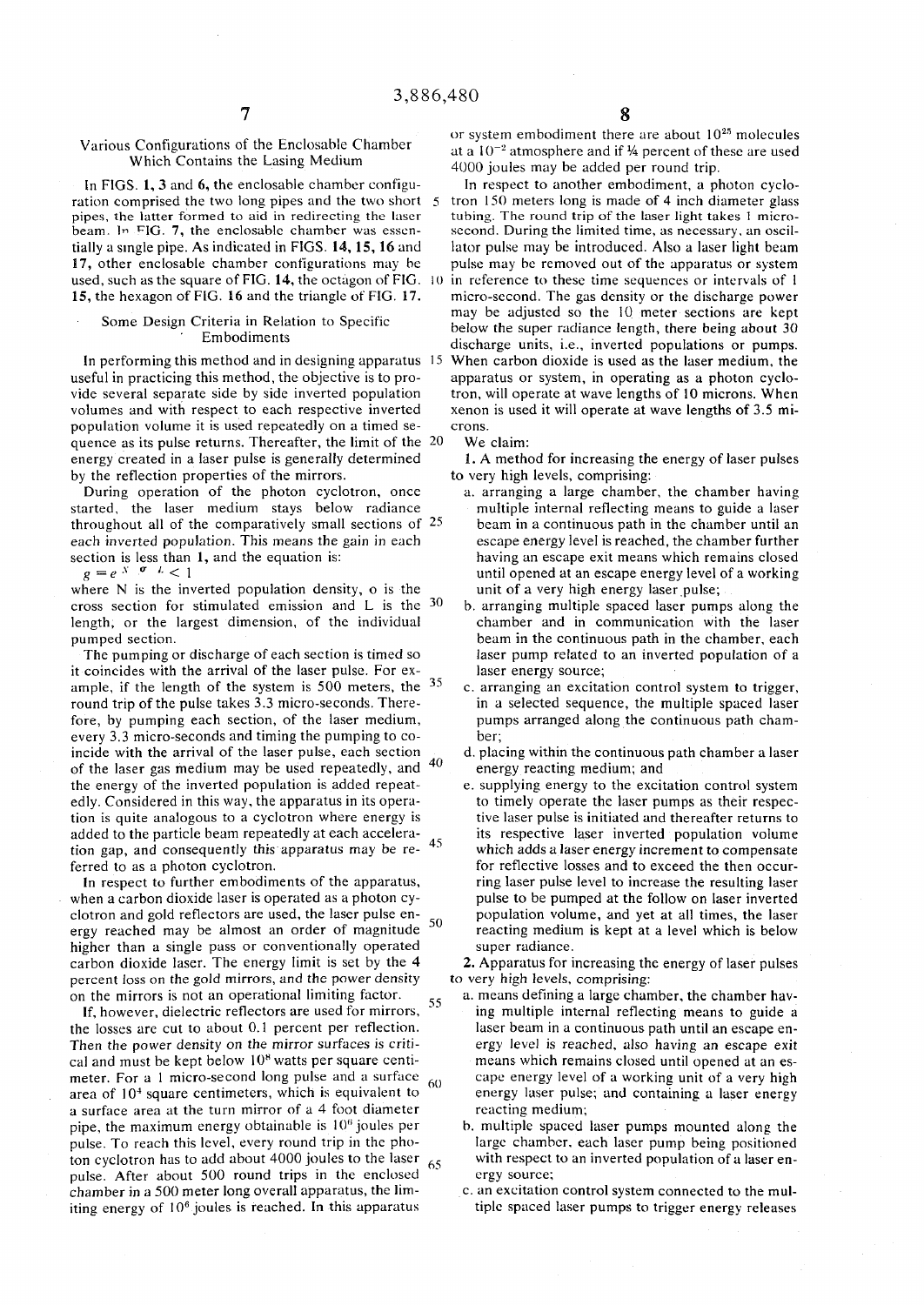to them in a selected sequence so their respective laser pulse is first initiated, and thereafter upon its return, it is again given energy from this respective laser inverted population volume, so the added laser energy increment compensates for reflective 5 losses and adds energy to exceed the then occurring laser pulse energy level to increase the resulting pulse energy to be pumped at the follow on inverted population volume, keeping at all times the laser energy reacting medium at a level which is  $10$ below super radiance.

3. Apparatus for increasing the energy of laser pulses to very high levels, as claimed in claim 2, comprising in addition, an energy source for the excitation control systems.  $15$ 

4. Apparatus for increasing the energy of laser pulses to very high levels, as claimed in claim 2, wherein the escape exit means comprises a reflective material which will cease to reflect laser pulse energy when it  $_{20}$ reaches a preselected very high energy level and therefore allow the very high energy laser pulse to escape as a working unit.

5. Apparatus for increasing the energy of laser pulses to very high levels, as claimed in claim 4, having in addition, when the laser energy reacting medium is a gas, a mechanical valve means to close the large chamber immediately after the escape of the working unit of a very high energy laser pulse to prevent any continuing harm to the laser energy reacting gaseous medium.

**6.** Apparatus for increasing the energy of laser pulses to very high levels, as claimed in claim 2, when the laser energy reacting medium is a gas, wherein a feed mechanism supplies the multiple internal reflecting means which guide the laser beam in a continuous path, 35 whereby, as said reflecting means are depleted, they are continuously replaced immediately following the reflection of a laser pulse, as the feed mechanism is operated.

7. Apparatus for increasing the energy of laser pulses to very high levels, as claimed in claim 6, wherein said multiple internal reflecting means comprise metallic strip materials and said feed mechanism supplies the strip materials as the feed mechanism is operated, the strip materials continuously being moved through the 45 reflecting locations where their reflective properties are sufficiently destroyed upon the reflection of each laser puise to require their replacement during the operation of this apparatus.

8. Apparatus for increasing the energy of laser pulses 50 to very high levels, as claimed in claim 7, wherein said feed mechanism comprises powered rollers for moving said metallic strip materials into and out of their reflecting locations.

**9.** Apparatus for increasing the energy of laser pulses  $55$ to very high levels, as claimed in claim 7, wherein the metallic strip comprises a discrete length of reflective material which terminates during operation of the feed mechanism to thereby open the exit and permit the esmechanism to thereby open the exit and permit the es-<br>cape of the working unit of the very high energy laser 60 pulse.

**10.** Apparatus for increasing the energy of laser pulses to very high levels, as claimed in claim 2, wherein the large chamber comprises two long pipes  $65$ connected together at their ends by glass prisms and the laser energy reacting medium in the two long pipes is a gas.

11. Apparatus for increasing the energy of laser pulses to very high levels, as claimed in claim 2, wherein the large chamber comprises four pipes arranged in perpendicular pairs, two being longer and parallel, and two being shorter and parallel, and incorporating mirrors in effective corner locations, one of said mirrors serving as an exit when a very high energy laser pulse is created causing its destruction, and the laser energy reacting medium in the four pipes is a gas.

12. Apparatus for increasing the energy of laser pulses to very high levels, as claimed in claim 11, having in addition, a mechanical valve means to close the chamber immediately after the escape of the working unit of a very high energy laser pulse by destroying the mirror located at one of the corner locations.

13. Apparatus for increasing the energy of laser pulses to very high levels, as claimed in claim 12, wherein the conner mirrors are four in number and one mirror of the four is thinner than the others to be the one to be destroyed allowing the escape of the working unit of a very high energy laser pulse.

14. Apparatus for increasing the energy of laser pulses to very high levels, as claimed in claim 10, and further comprising an outside laser oscillator and a pi-25 ezoelectric crystal decoupler, said decoupler being situated adjacent one of the glass prisms in said chamber, whereby a pulse of laser energy may be introduced into said chamber to start said apparatus by changing the gap distance between a face of said decoupler and a 30 face of said prism to optically couple said decoupler to said prism.

15. Apparatus for increasing the energy of laser pulses to very high levels, as claimed in claim 14, wherein a second piezoelectric crystal decoupler is situated adjacent a second one of said glass prisms to extract a working unit of a very high energy laser pulse when said second decoupler is moved to decrease the gap distance between a face of said second decoupler and a face of said second prism to thereby optically couple said second decoupler to said second prism.

16. Apparatus for increasing the energy of laser pulses to very high levels, as claimed in claim 2, wherein the spaced laser pumps are flash tube units.

17. Apparatus for increasing the energy of laser pulses to very high levels, as claimed in claim 2, wherein the spaced laser pumps are gas discharge units.

18. Apparatus for increasing the energy of laser pulses to very high levels, as claimed in claim 2, wherein the spaced laser pumps are radio frequency discharge units.

19. Apparatus for increasing the energy of laser pulses to very high levels, as claimed in claim 2, wherein the spaced laser pumps are microwave units.

20. Apparatus for increasing the energy of laser pulses to very high levels, as claimed in claim 2, wherein the spaced laser pumps are pressure changing units.

21. Apparatus for increasing the energy of laser pulses to very high levels, as claimed in claim 2, wherein said first means defines a rectangular chamber having an axis which circumscribes a rectangular configuration to provide a continuous path for the laser beam.

22. Apparatus for increasing the energy of laser pulses to very high levels, as claimed in claim 2, wherein said first means defines a triangular chamber having an axis which circumscribes a triangular config-